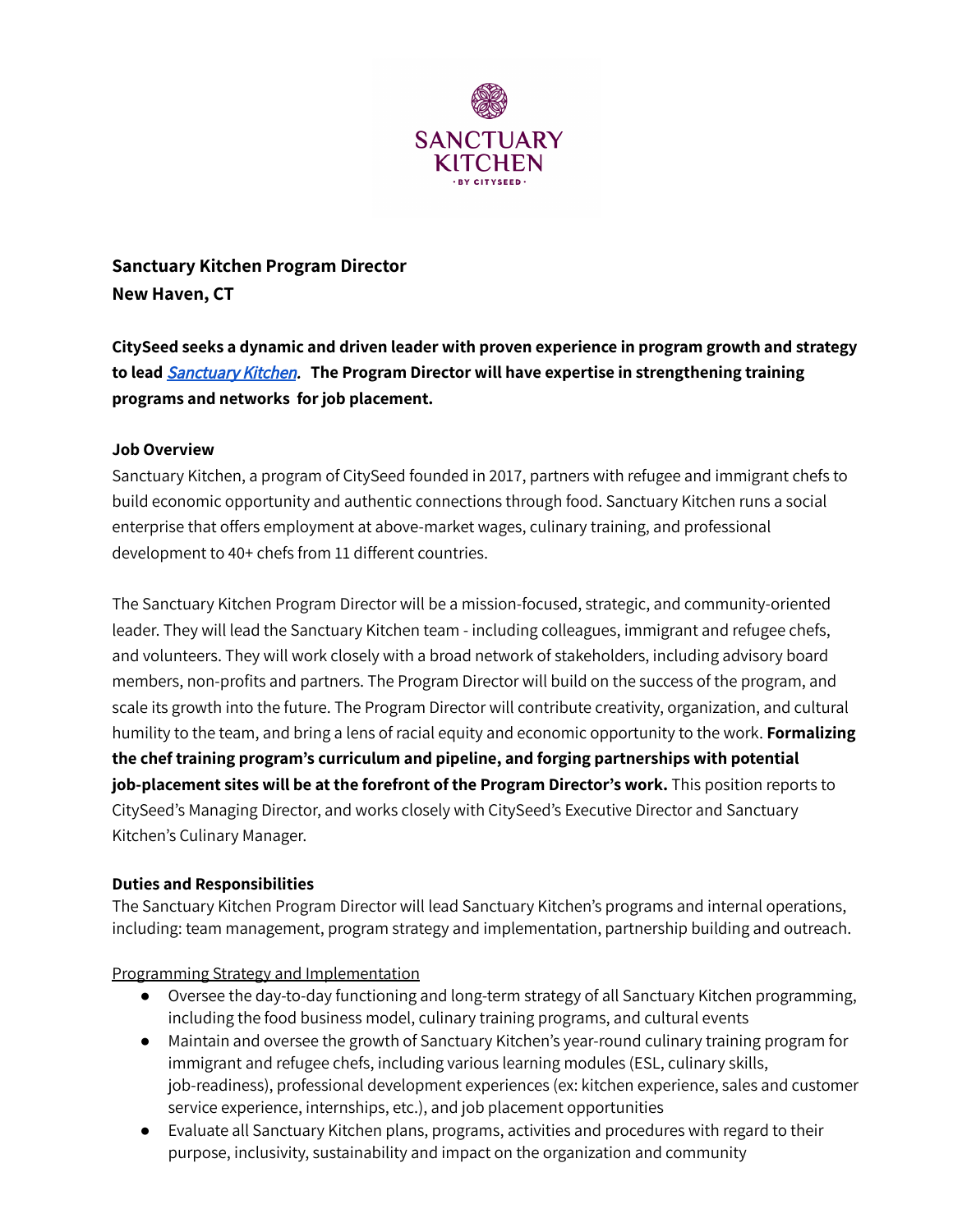

● Work closely with the Culinary Manager on developing Sanctuary Kitchen's Food Business model, including product development, sales and outreach strategy, fiscal goals, etc.

## Budgeting and Financials

- Support the Executive Director on fundraising strategy related to Sanctuary Kitchen
- Support the Managing Director in developing the annual budget for Sanctuary Kitchen, as well as regular financial check-ins throughout the year to meet fiscal goals
- Manage Sanctuary Kitchen's billing and accounting processes by working with the Culinary Manager, Program Associate, and CitySeed's accountant

#### Team Management

- Provide a consistent day-to-day leadership presence for the Sanctuary Kitchen team
- Alongside the Managing Director, hire, train, supervise, and evaluate Sanctuary Kitchen staff and interns as appropriate, and in accordance with CitySeed's personnel policies
- Lead and nurture a strong team aligned with CitySeed's organizational values, strengthening leadership at all levels of the program and promoting effective and inclusive communication
- Ensure staff and program are supported with physical infrastructure and equipment needs

## Partnerships and Outreach

- Establish and maintain intentional, diverse, and collaborative relationships with other organizations and partners to further Sanctuary Kitchen's mission
- Grow, maintain and refine the role of the Sanctuary Kitchen advisory committee
- Oversee the Volunteer Coordinator to manage the recruitment, training, scheduling, and evaluation of 200+ Sanctuary Kitchen volunteers

## Communications, Marketing and Branding

- Build a body of spokespeople for Sanctuary Kitchen and oversee the program's communications strategy through marketing and community outreach channels
- Work closely with CitySeed's Community Outreach Manager to create and execute content for Sanctuary Kitchen's channels and promotional campaigns
- Identify new opportunities for improving customers' experience, both online and in-person

## **Qualifications**

We anticipate that a successful candidate will have management experience in a nonprofit or values-driven organization, and direct or lived experience working with immigrants and refugees. CitySeed recognizes that experience and expertise come in many forms. If you have different experiences that you think are a good fit for the role, please apply so we can learn more about you.

## Required Qualifications

● 5+ years of relevant experience, such as: workforce development, non-profit management, food business management, cultural programming, culinary experience, etc.